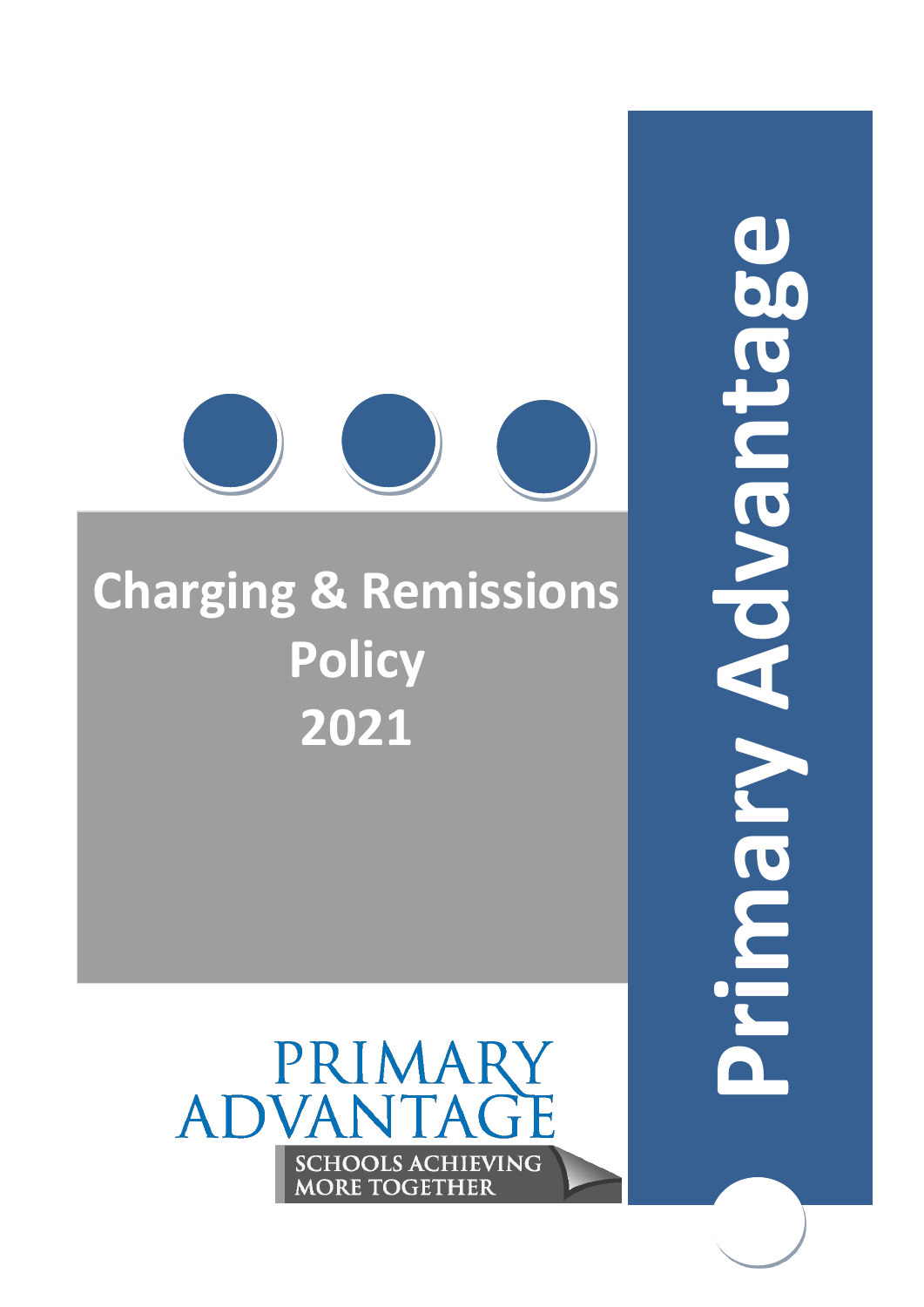

# **CHARGING & REMISSIONS POLICY**

# **Policy statement**

We believe that all our pupils should have equal opportunity to benefit from school activities and visits (curricular and extra-curricular) independent of their parents' financial means. This charging and remissions policy describes how we will do our best to ensure that a good range of visits and activities is offered, minimizing the financial barriers which may prevent some pupils from taking full advantage of the opportunities.

The 1996 Education Act requires all schools to have a policy on charging and remissions for school activities which should be kept under regular review.

The policy identifies:

- Activities for which charges will not be made
- Voluntary donations/contributions
- Activities for which charges will be made
- Remissions and Subsidies circumstances in which charges for charged activities may be waived

Schools' charging schedules and tariffs are presented to Local Advisory Boards annually for approval of changes.

### **Activities for which charges will not be made**

- 1. Education provided in school during school hours This includes the supply of materials, books, instruments and/or equipment
- 2. Education provided outside of school hours where it forms part of the National Curriculum or is part of a syllabus for a prescribed public examination that the pupil is being prepared for in school or as part of the school's basic curriculum for religious education
- 3. Tuition for pupils learning to play a musical instrument (including voice) if the tuition is required as part of the National Curriculum or a public examination (as above)
- 4. Education provided off-site (eg. On a trip)
	- a. During school hours
	- b. Outside of school hours where it forms part of the National Curriculum or is part of a syllabus for a prescribed public examination that the pupil is being prepared for in school or as part of the school's basic curriculum for religious education
	- c. Transport provided in connection with an off-site educational trip
	- d. Please note that voluntary donations/contributions towards the costs of school trips may be requested (see below)
- 5. Supply teachers to cover teachers who accompany a residential school trip
- 6. School lunches in Key Stage 1 (Reception, Year 1 and Year 2)

### **Voluntary donations/contributions**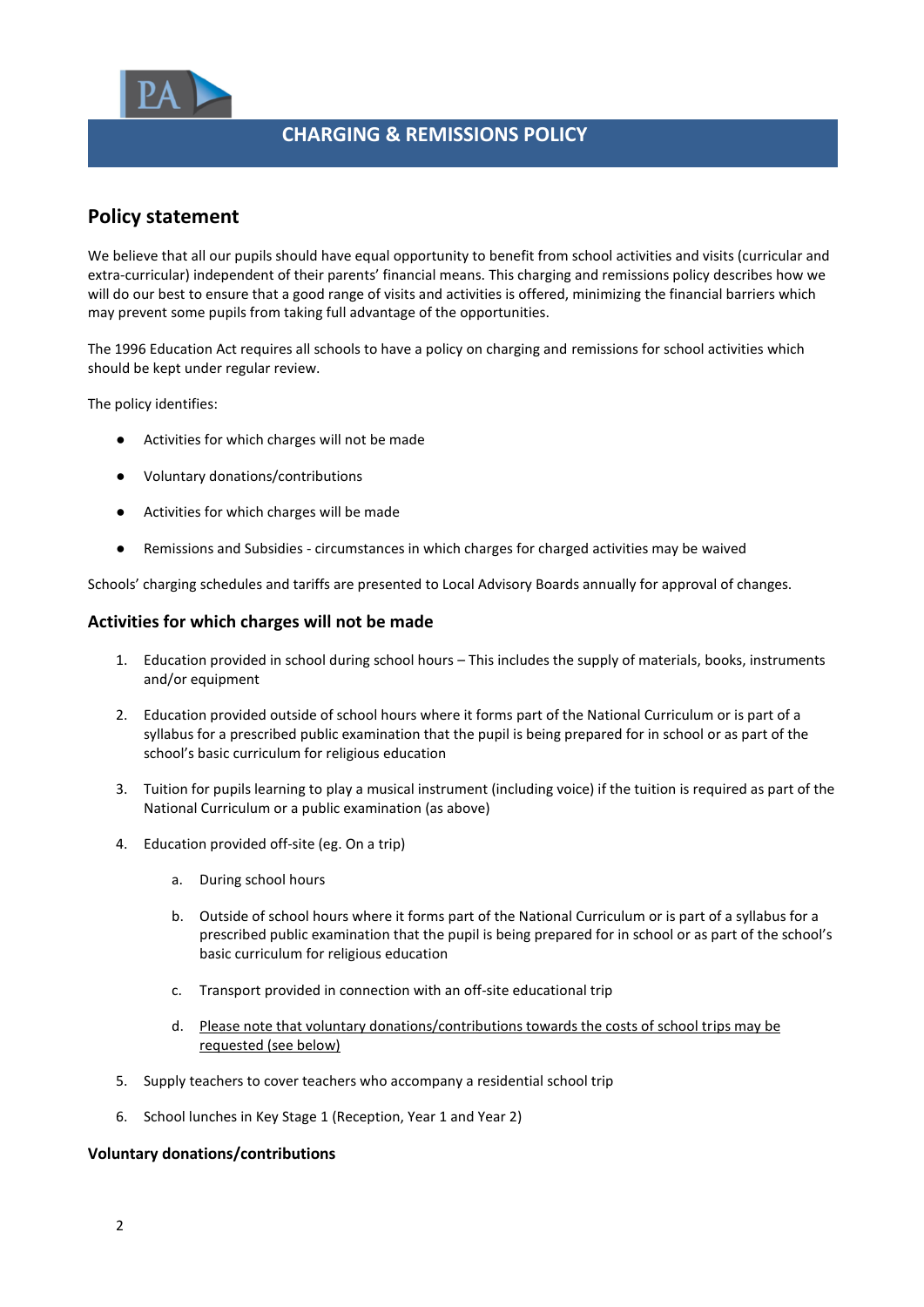

## **CHARGING & REMISSIONS POLICY**

Schools' budgets are not limitless and therefore schools may seek voluntary contributions in order to offer a wide variety of experiences to pupils. All requests for these will emphasise their voluntary nature and make clear that pupils who have not made the contribution will be treated no differently from those who have. Communications with parents/carers and pupils will contain the following information:

- That the proposed activity relies on a sufficient level of voluntary contributions being raised and without this level of contribution, the trip or activity will not take place
- No child will be excluded from an activity because their parent/carer is unable to make a financial contribution
- All children, whether financially contributing or not, will be given equal opportunity to take part in the trip or activity

### **Activities for which charges will be made**

- 1. Activities outside of school hours The full cost to each pupil for any activity deemed to be taking place wholly outside of school hours (eg. before and after-school clubs)
- 2. Residential Activities In many cases, a residential trip/activity will take place partly in school time and will include education directly relating to the National Curriculum. In this case, the school will charge the costs of board and lodging but not the costs of the educational activity
- 3. Music Tuition where it is not related to the National Curriculum (usually delivered as an extra-curricular activity for individuals or groups of up to 4 pupils)
- 4. Loss and damage to school property Parents/carers of a pupil who has damaged or lost an item of school property or equipment may be charged for the cost of repair or replacement
- 5. Extended Day Provision Where extended day (such as breakfast and after day care) is offered, charges will be applied and an additional late collection fee may be levied
- 6. Some of our schools are approved childcare providers, running pre-schools, nurseries and childrens' centres The provision is chargeable but the government offers funding for elements of this. For guidance and support on what is available, please visi[t www.gov.uk/help-with-childcare-costs](http://www.gov.uk/help-with-childcare-costs)
- 7. School lunches in Key Stage 2 (Year 3 Year 6) Lunches are chargeable and prices laid out in the schools' charging schedules. They vary from school to school depending on the cost to the school of providing the service. Funding for free school meals is available for families in receipt of certain state benefits. To check eligibility and apply for FSM, please visit<https://education.hackney.gov.uk/content/apply-free-school-meals>

### **Remissions and Subsidies**

In order to remove financial barriers, the governing body has agreed that some activities which are chargeable may be offered at no charge or a reduced charge to families in challenging financial circumstances. Examples of these circumstances are as follows but other circumstances may also give rise to charges being waived or reduced:

- In receipt of Income Support
- In receipt of Jobseekers Allowance
- In receipt of support under part VI of the Immigration and Asylum Act 1999